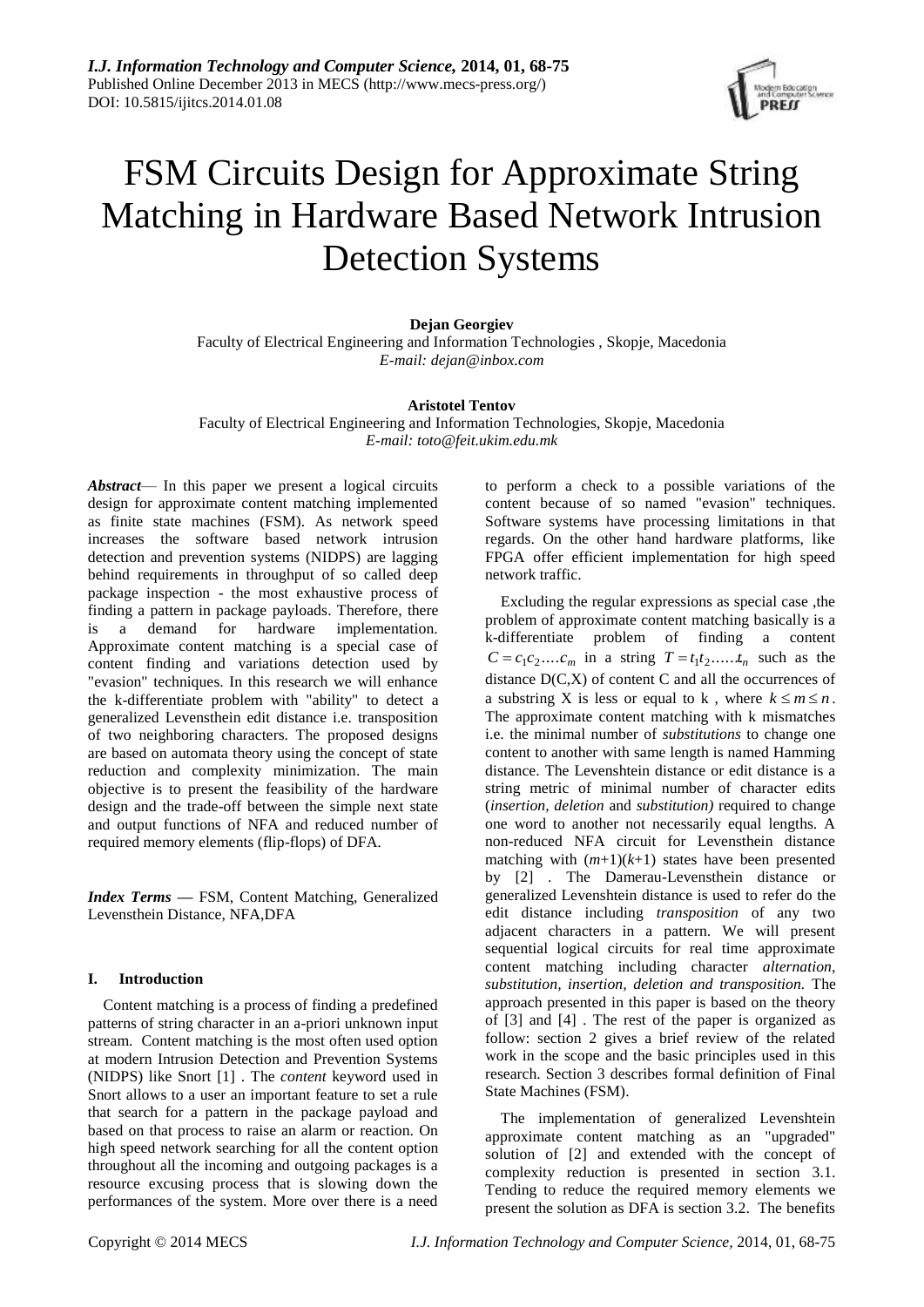and trade-offs compared to relate work are concluded in section 4 and 6.

#### **II. Background**

In the recent years there have been several studies for content matching in hardware mostly implemented on FPGA's. The three main design approaches are bruteforce, NFA and DFA. The brute-force approaches [\[5\] \[6\]](#page-6-4)  are efficient designs for high speed networks but mostly intended for exact content findings. Approximate matching could be achieved upon too much wasted programmable logic resources and in that manner it is impractical for complex patterns. The first to use nondeterministic finite automata (NFA) on a programmable hardware for regular expressions are the authors of [\[7\] .](#page-6-5) They have used technique of so called One-Hot-Encoding (OHE) scheme. At OHE each state is represented by a flip-flop where active state is represented by 1 and inactive by 0. Based on this research an efficient design for complex pattern matching including bounded-length wildcard and approximate content matching using NFA circuits have been presented by [\[8\] .](#page-6-6) The same paper has introduced a 8-to-256 shared ASCII character decoder. The deterministic automata (DFA) approach uses a state machine to track pattern matches across clock cycles. By definition DFA can have only one active state but that beneficially yields to a compact state encoding.

#### **III. FSM Circuits**

Content matching and approximate content matching is basically a sequential problem and therefore in hardware it can be solved using sequential logical circuits. Formal definition of FSM explains it as a seven - tuple

 $M = (\Sigma, \Psi, Q, \delta, \lambda, s, F)$ , where

 $\Sigma$  - Is the input alphabet;

Ψ - Denotes the output alphabet;

Q- Is the finite set of states;

 $\delta: Q \times \Sigma \rightarrow Q$  - is the next state function;

 $\lambda: Q \to \Psi$  - represents the output function;

 $s \in Q$  - The initial state;

 $F \subset Q$  - set of final states;

Each FSM has a finite number of states of which one is initial state. At each unit of time FSM accepts a letter from input alphabet, in our case the whole set of ASCII characters, which cause a translation from one state to another. The movement across the states is defined by the next state function  $δ$ . In some states FSM produces an output letter defined by the output function. The concept of our solution is based on Moore type machine shown on Fig.1



Fig. 1: Block diagram of Moore FSM

Since package inspection is performed on the payload (layer 5-7 of OSI model) the input alphabet  $\Sigma$  is defined over all set of ASCII characters. The simplest character decoder is presented by 8-to-1 bit decoder i.e. eight port logical AND port as shown on Fig. 2



Fig. 2: Simple 8-to-1 decoder (comparator)

In the same manner an *alternation* function can be presented as simple OR logical port. Alternation between two characters encompasses approximate matching with equal uncertainty i.e. equal probability to occur one of the two possible characters. Techniques of evasion most often use the principle of character alternation replacing lower case with upper case characters or visually similar alphanumerical characters, for example  $S \to 5$ ,  $B \to b$ ,  $b \to 6$ ,  $I \to !$  etc.

# **3.1 Non-Deterministic Finite Automata**

NFA representation is a directed graph where each node is a state and each edge is associated with a input character. A nondeterministic machine can have such transition in which a state could be activated without input character. These transitions are so called  $\varepsilon$ transitions. Additionally, from each state of NFA it is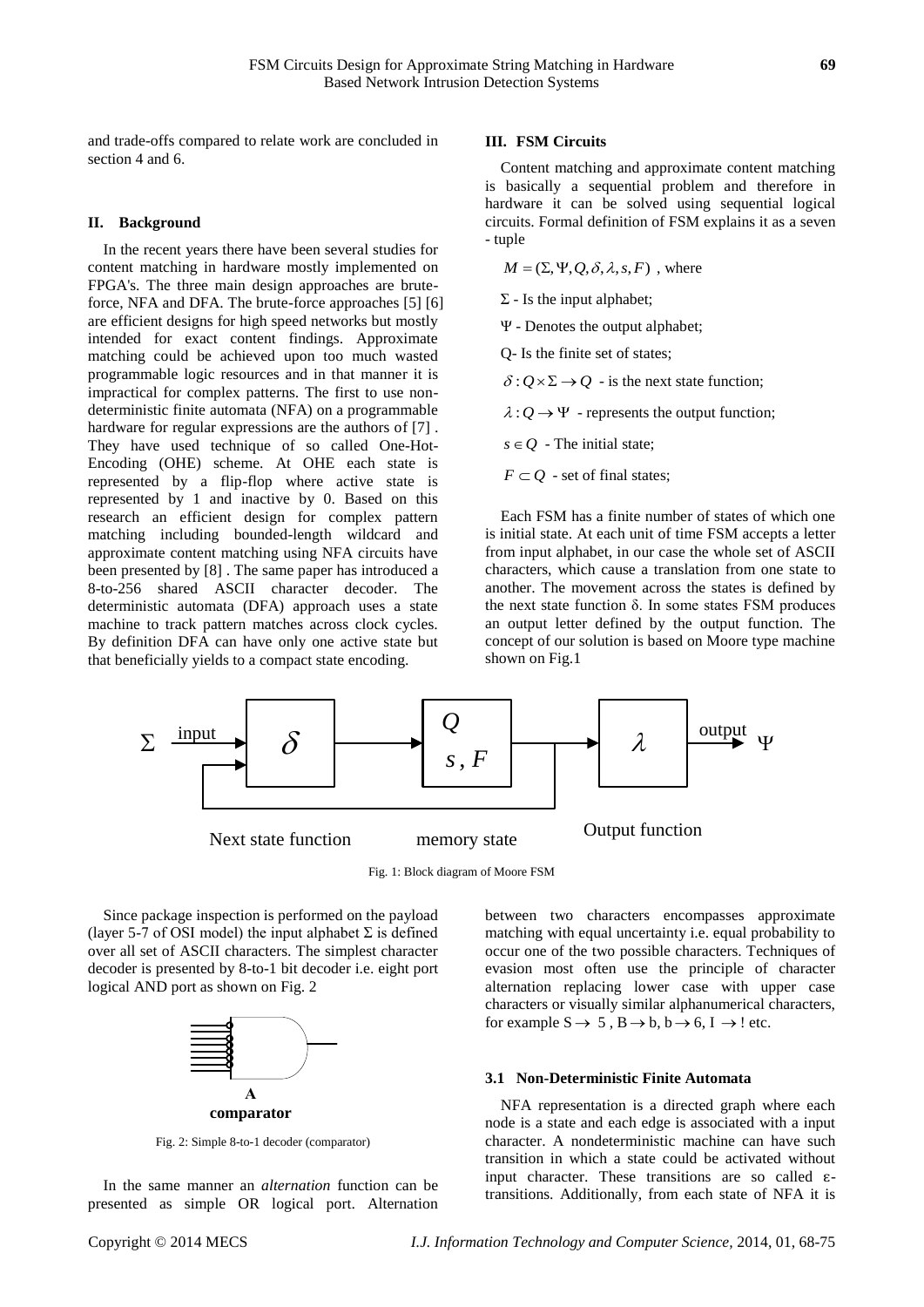allowed more than one edge to originate for the same input character, yielding a NFA to have more than one active states. In context of approximate content matching NFA's transition diagrams are appropriate for pattern finding simulation. For the purposes of this paper let M be a non-deterministic finite automata *M* recognizing the language of contents  $L(M) = \{C_1, C_2\}$ and all variants of  $C_1$  and  $C_2$  where  $C_1 = "ABC"$ ,  $C_2 = "AbC"$ .  $M = (\Sigma, Q, \delta, s, F_k)$  having that  $\Sigma$  is the

ASCII set, *s* is the initial state,  $Q = \{q_1, q_2, \dots, q_n\}$ ,  $\delta$  is the mapping function and  $F_k = \{F_0, F_1...\}$  is a set of final state , where index *k* represents the number of errors allowed.  $\Psi = \{0,1\}$  is omitted from the formulation of *M*.

Obviously  $C_1$  and  $C_2$  mismatch in the second character ( $c_2 \leftrightarrow c_2'$ ) and therefore an *alternation* function B|b can be used.



Fig. 3.1.1: NFA transition diagram for generalized Levenshtein approximate content matching with 2 errors allowed (k=2) and complexity reduction

Fig. 3.1.1 shows two errors allowed (*k*=2) NFA for generalized Levenshtein approximate content matching without  $\varepsilon$ -transitions eliminated using an  $\mathcal{E}$  – *CLOSURE*(*q*) algorithm.

Here  $A, B$  and  $C$  represent the complementary characters of A,B and C meaning  $A = \sum -\{A\}, B = \sum -\{B\}$  and  $C = \sum -\{C\}.$ 

# *3.1.1 Complexity reduction*

The NFA presented on Fig. 3.1.1 has  $(m+1)(k+1)$  +  $(m-1)$ *k* number of states, where *m* is the length of the pattern and *k* is the number of errors allowed. There are situations where only the events of mismatches are important but not the number of mismatches occurred. According to [\[4\] i](#page-6-3)n such cases the number of states for generalized Levenshtein approximate content matching could be reduced by cutting the upper right angle triangle from NFA transition diagram thus reducing the graph for  $k^2$  number of states. In similar manner we can remove all the states and transition intended to insert a character before the content to be find and it's associate states. Thus the overall reduction of states is given by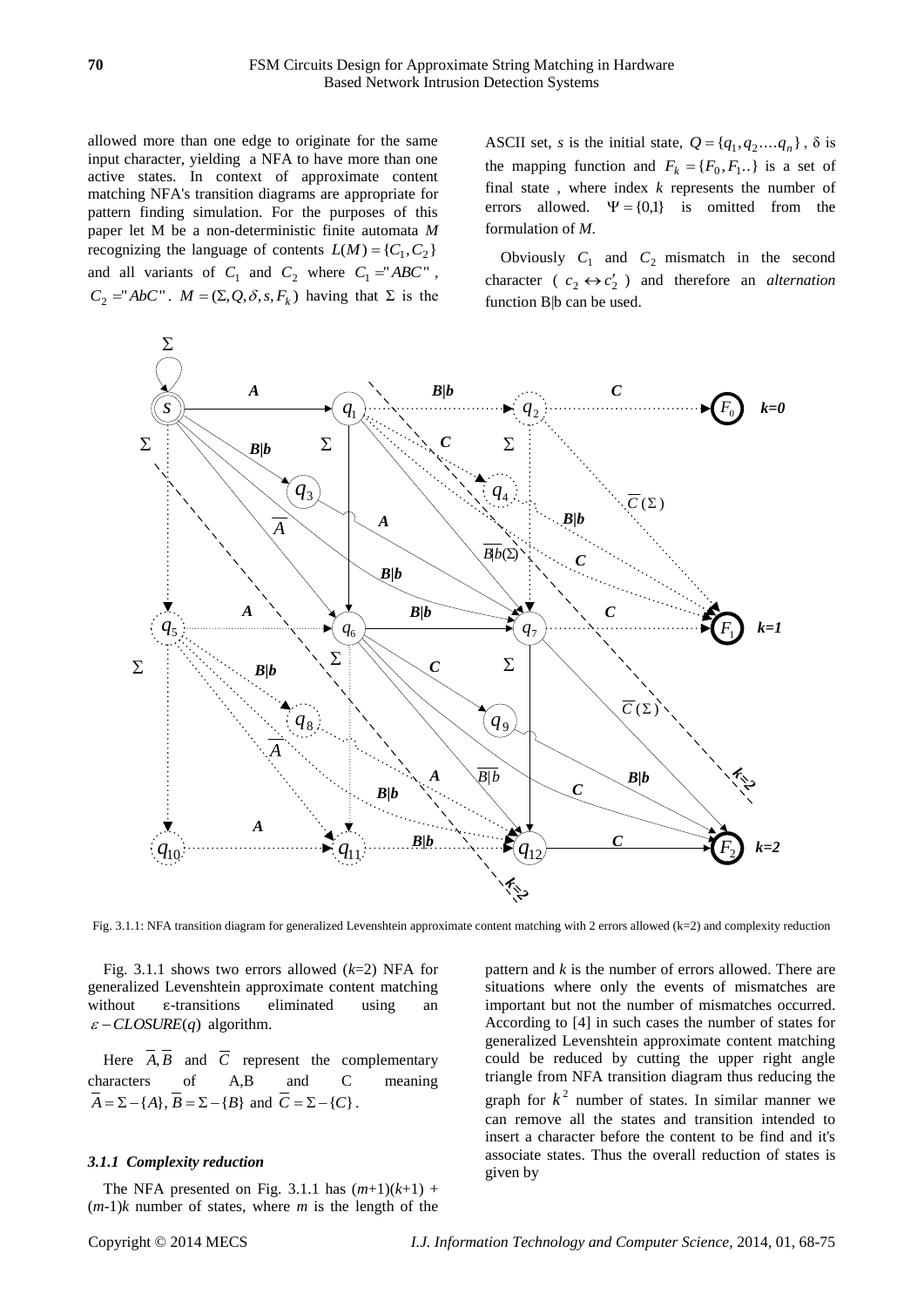$2k^2$  (1)

It is obvious that the reduced number of states is independent of the length of the pattern *m,* taking in consideration that  $k < m$ . Reducing the number or states retreats important feature - the exact matching. A possible compromise could be acquired by cutting only the down left corner of the transition diagram.

#### *3.1.2 NFA circuits for approximate string matching*

As it was mentioned before the one-hot-encoding (OHE) technique is very suitable to represent the states of non-deterministic finite automata. Each state is associate with a flip-flop in a scheme that the output of a state flip-flop is connected to a input logic to successive one or more than one flip-flops in a logical conjunction depending of the transition edges. Each active state is represented by a flip-flop output 1 and inactive output 0, considering that more or even all the state could be active in the same time. Pattern matching starts with any input character from  $\Sigma$  at the initial state (*s*) and translates to the one of the final states (*F*) according to the matching algorithm. A match is registered when there is a liner - time transition

including insertion, deletion, substitution and transposition of 1's throughout the flip-flop starting at the initial state and ending at the final state. This is similar process as described by the Shift-And algorithm by [\[9\] .](#page-6-7) In general NFA for generalized Levensthein approximate content matching requires  $(m+1)(k+1)$  +  $(m-1)$ *k* basic memory elements, the same as the number of states. Hence any state of the transition diagram is represented by a most basic memory element, in this case a D flip-flop. In the logical circuit we present as a generalized Levenshtein distance including the size reduction the number of states i.e. the number of necessary flip-flops is equal to

$$
2k(m-k)+m+1, k < m \tag{2}
$$

NFA implementation in hardware is a feasible solution since multi-active states can be realized as concurrent logical elements. For a given content *C="A(B|b)C"* a logical circuit for generalized - Levenshtein approximate content matching whose transition diagram was shown in Fig. 3.1.1 in RTL schematic view including character decoders (comparators) is presented on Fig. 3.1.2.



Fig. 3.1.2: NFA logical circuit for generalized Levenshtein approximate content matching from Fig.3.1.1

For simulation purposes ISE Project Navigator  $(0.61xd)$  is used. The mapping function  $\delta$  i.e. the next

state function is a combinational logical circuit composed of basic AND, OR and NOT functions. It is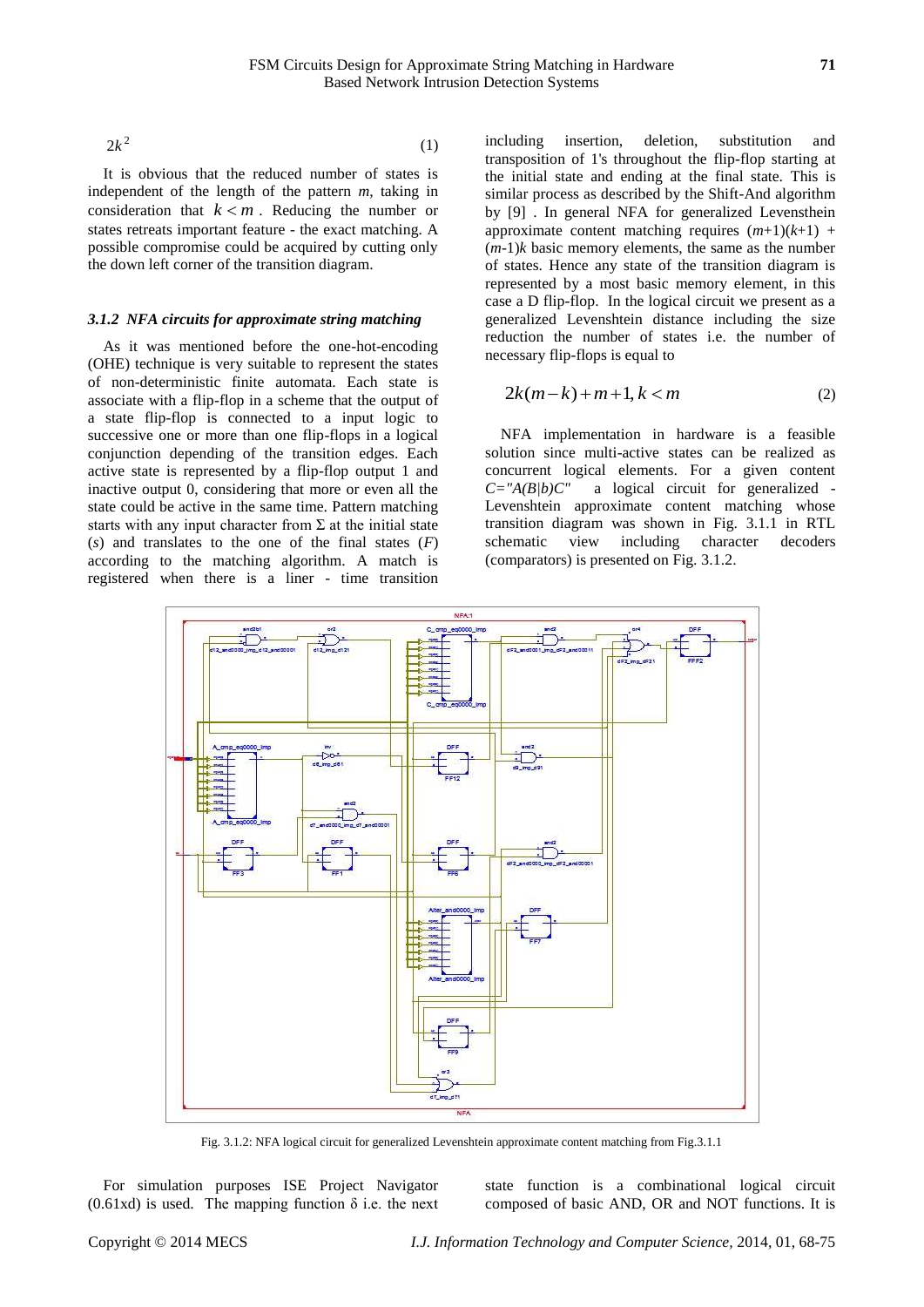anticipated that all the logical components are synchronized with a centralized clock signal. It is also important to note that the complexity to the input of any flip-flop in the diagram is not more than 5- input OR gate meaning one input for each edit distance metric: exact, insert, delete, replace and transpose, regardless of the overall number of states.

Character comparators (decoders) are presented as well. The mapping function  $\delta$  i.e. the next state function is a combinational logical circuit composed of basic AND, OR and NOT functions. It is anticipated that all the logical components are synchronized with a centralized clock signal. It is also important to note that the complexity to the input of any flip-flop is not more than 5- input OR gate meaning one input for each edit distance metric: exact, insert, delete, replace and transpose.

#### **3.2 Deterministic Finite State Machines**

If the space complexity of a given NFA for approximate content matching is given by *mk* than the corresponding DFA will have much lower states than  $2^{mk}$ , in fact according [\[11\] t](#page-6-8)his number of states is  $m^{k+1}$ . Our intention in implementation of finite state machine for approximate content matching is circuit design with minimal number of memory elements for memory state encoding and minimal complexity of next state and the output function. DFA despite NFA cannot have more than one active state in a given moment of time. But this feature can be an advantage in possibility to utilize the technique of compact or sequential state encoding. In theory the number of bit required i.e. the number of basic memory elements - D flip flops to

encode a DFA is equal to  $\log_2(m^{k+1})$  and still processing input characters in a linear time.

# *3.2.1 NFA to DFA*

Deterministic finite state automata can be observed as a special case of nondeterministic automata. Consequently, the language accepted by NFA could be accepted by DFA as well. In other words if a language is accepted by NFA given as  $M = \{\Sigma, Q, s, \delta, F\}$  we can find a DFA defined by  $M = \{ \Sigma, Q', s', \delta', F' \}$  that accepts same language, that is  $L(M) = L(M')$ . The transition from non-deterministic automata to an equivalent deterministic automata is performed by mapping all active states in given point of time from NFA to a corresponding singular state of DFA. The last can be mathematically depicted as

$$
\delta'(q_{01}, A) = \delta(q_0, A) \cup \delta(q_1, A) = \{sN\}
$$

Table 1 shows mapping from NFA to a equivalent DFA states for transition diagram represented on Fig.3.1.1. Following the concept presented on Table 1 it is feasible to design a pseudo-adaptive DFA like one that do not accepts successive metric of same type. For example from DFA state s0 it can be temporally assumed that the NFA mapping  $\delta(q_6, B | b) = q_{12}$  is not valid thus removing double character replacement, but the same is yet regular for the others NFA to DFA mappings.

|                          | $\mathbf{A}$          | B b                   | $\mathbf C$           | $\Sigma - \{A, B   b, C\}$ |
|--------------------------|-----------------------|-----------------------|-----------------------|----------------------------|
| $S \{s0\}$               | $sq_1$                | $sq_3q_6q_7$          | $sq_6$                | $sq_6$                     |
| $sq_1 \{s1\}$            | $sq_1q_6q_7$          | $sq_3q_6q_7$          | $sq_6q_7$             | $sq_6q_7$                  |
| $sq_6$ {s2}              | $sq_1q_{12}$          | $sq_3q_6q_7$          | $sq_6q_9q_{12}F_2$    | $sq_6q_{12}$               |
| $sq_1q_{12}$ {s3}        | $sq_1q_6q_7$          | $sq_3q_6q_7$          | $sq_6q_7F_2$          | $sq_6q_7$                  |
| $sq_6q_{12}$ {s4}        | $sq_1q_{12}$          | $sq_3q_6q_7$          | $sq_6q_9q_{12}F_2$    | $sq_6q_9q_{12}F$           |
| $sq_6q_7$ {s5}           | $sq_1q_7q_{12}F_2$    | $sq_3q_6q_7q_{12}F_2$ | $sq_6q_9q_{12}F_2$    | $sq_6q_{12}F_2$            |
| $sq_6q_{12}$ {s6}        | $sq_6q_{12}$          | $sq_3q_6q_7$          | $sq_6q_9F_2$          | $sq_6q_{12}$               |
| $sq_1q_6q_7$ {s7}        | $sq_1q_6q_7q_{12}F_2$ | $sq_3q_6q_7q_{12}F_2$ | $sq_6q_7q_9q_{12}F_2$ | $sq_6q_7q_{12}F_2$         |
| $sq_1q_7q_{12}$ {s8}     | $sq_1q_6q_7q_{12}F_2$ | $sq_3q_6q_7q_{12}F_2$ | $sq_6q_7q_{12}F_2$    | $sq_6q_7q_{12}F_2$         |
| $sq_3q_6q_7$ {s9}        | $sq_1q_7q_{12}F_2$    | $sq_3q_6q_7q_{12}F_2$ | $sq_6q_9q_{12}F_2$    | $sq_6q_{12}F_2$            |
| $sq_6q_9q_{12}$ {s10}    | $sq_1q_{12}$          | $sq_3q_6q_7F_2$       | $sq_6q_9q_{12}F_2$    | $sq_1q_{12}$               |
| $sq_6q_7q_{12}$ {s11}    | $sq_1q_{12}F_2$       | $sq_3q_6q_7q_{12}F_2$ | $sq_6q_9q_{12}F_2$    | $sq_6q_{12}F_2$            |
| $sq_1q_6q_7q_{12}$ {s12} | $sq_1q_6q_7q_{12}F_2$ | $sq_3q_6q_7q_{12}F_2$ | $sq_6q_7q_9q_{12}F_2$ | $sq_6q_7q_{12}F_2$         |
| $sq_3q_6q_7q_{12}$ {s13} | $sq_1q_7q_{12}$       | $sq_3q_6q_7q_{12}F_2$ | $sq_6q_9q_{12}F_2$    | $sq_6q_{12}F_2$            |
| $sq_6q_7q_9q_{12}$ {s14} | $sq_1q_{12}F_2$       | $sq_3q_6q_7q_{12}F_2$ | $sq_6q_9q_{12}F_2$    | $sq_6q_{12}F_2$            |

Table 1: NFA to DFA states mapping for transition diagram on Fig.3.1.1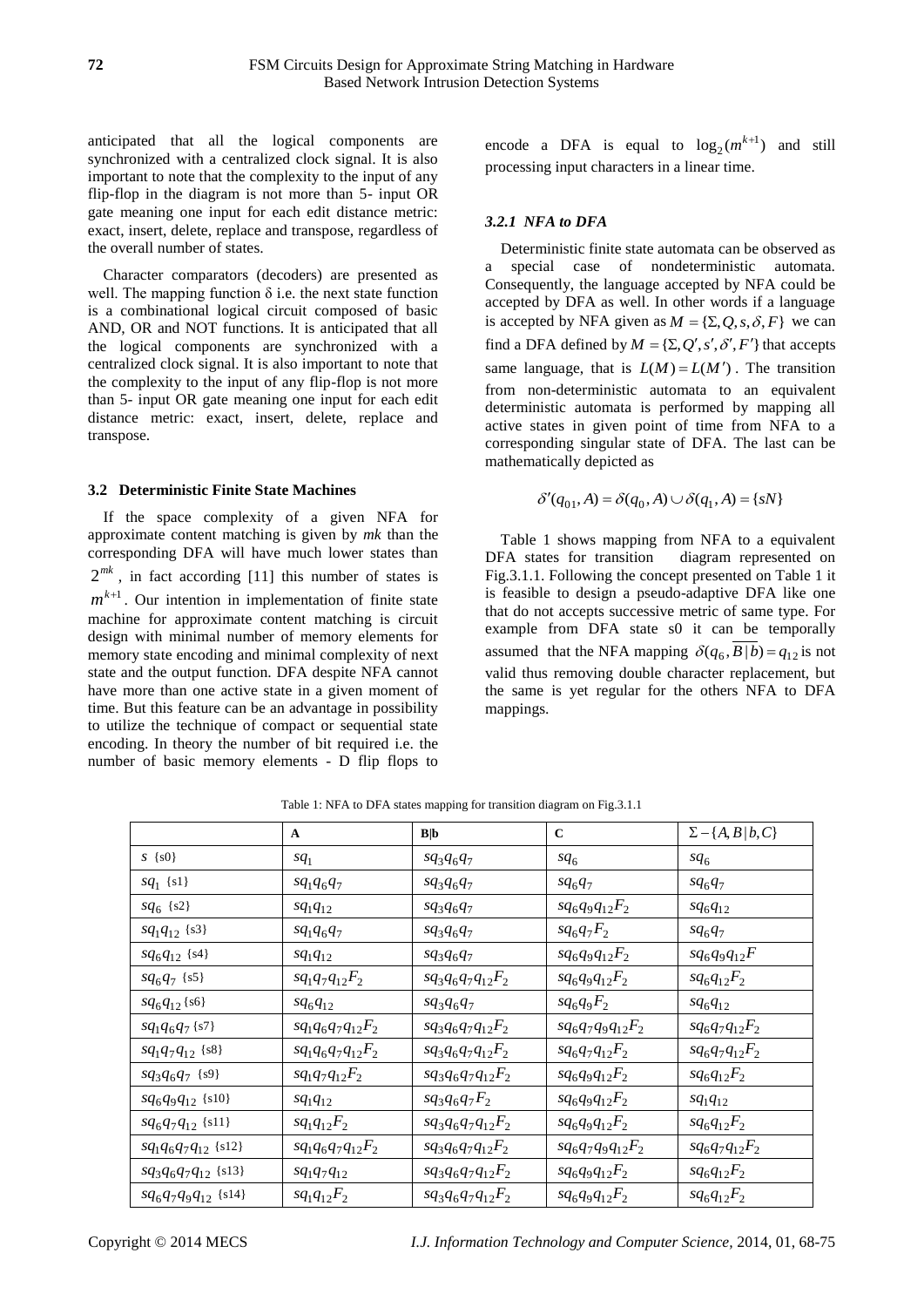#### *3.2.2 DFA Circuits for approximate string matching*

Single active state feature of DFA is favorable condition for compact and natural binary encoding in the synthesis process. If N is the number of states of DFA than the number of required memory elements for encoding the memory state is at most  $|\log_2 N|+1$ using binary coding. But there is always a trade-off between reduced memory elements and complexity of next state and output function on the other hand. Also, in circuit design views DFA are easier to describe in HDL (hardware description language). Fig. 3.2.1 shows

DFA logic circuit implementation for mapping function presented in Table 1. The realization of DFA circuit performs the same approximate matching of the content "A(B|b)C" as the circuit presented on Fig.3.1.2. It should be noticed that circuit on Fig. 3.2.1 does not incorporate character decoder because of simplicity. As it can be seen only four flip-flops are used to encode each of eight DFA states. The next state and the output function is assembled by combinational logic much complex in term combinational logical elements utilized compared to NFA.



Fig. 3.2.1: DFA logical circuit for generalized Levenshtein approximate content matching from Fig.3.1.1

#### **IV. Evaluation Results and Discuss**

The FSM logical circuit modules presented here are able to process one input character per clock cycle concurrently regardless of the number of edit distance metrics incorporated. Compared to the exact string matching circuits we achieve the same processing speed but with much more "flexibility".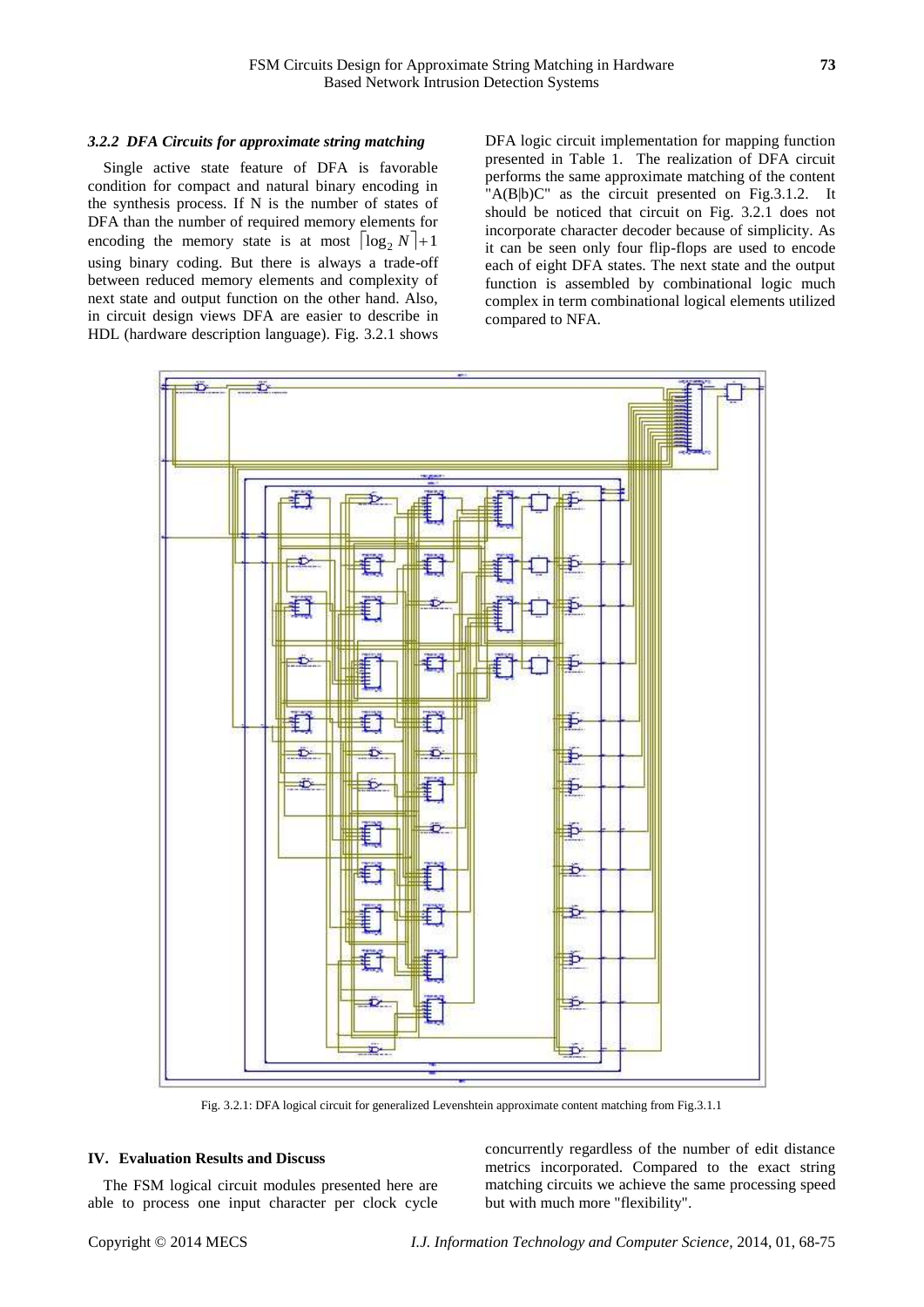The NFA design presented in this paper uses one-hot encoding and therefore the number of memory elements used for memory state is equal to the number of states of transition diagram for approximate content matching. As far as authors are aware the only similar concept for approximate string matching in hardware has been implemented by [\[2\] .](#page-6-1) Compared to their design have reduced number of states and enhanced performances to detect transposition besides insertion, deletion and substitution. For the DFA design we have implemented classical approach to FSM with binary encoding. The benefit is reduced number of memory elements used to record a state as a trade-off to the complexity of the next state and the output functions. Considering the hardware fundamental features that accept concurrent implementations NFA's are better solutions in that regards.

Compared to exact content matching and regular expression matching approximate matching has some drawbacks. Namely, they are prone to false positives reports. Reducing the complexity i.e. removing the states for exact matching may cause enormous number of approximate detections since in that manner the system is set to function to at most *k* mismatches. Still the approximate string matching despite regular expression matching provides better control of the number errors allowed.

# **V. Conclusion**

In this paper we presented a method to design an approximate content matching module implemented in hardware as a Moore type FSM logical circuit. We have used Damerau-Levenshtein distance theory to enhance the performances of previous proposed designs i.e. to detect switched positions of two neighboring characters in a pattern as one of the methods utilized by evasion techniques. Additionally an alternation function was employed. Both theoretical concept (NFA and DFA) have been coded in HDL and simulated by ISE Project Navigator (0.61xd). The simulated results are meeting the projected criteria of our design. In similar manner principles presented here can be expanded to a more complex matching components e.g. with more than two errors allowed (*k*>2) and combination with other complex matching methods .

# **References**

- <span id="page-6-0"></span>[1] SNORT (www.snort.org)
- <span id="page-6-1"></span>[2] Christopher R. Clark "Design of efficient FPGA circuits for matching complex patterns in network intrusion detection systems" , in partial fulfillment of the requirement for degree Master of science in Electrical and computer engineering , Georgia Institute of Technology, December 2003, pp 34-36
- <span id="page-6-2"></span>[3] Jan Holub - "Simulation of NFA in approximate content and sequence matching", Department of computer and science and engineering, Faculty of electrical engineering, Czech technical university Karlovo, Prague
- <span id="page-6-3"></span>[4] Jan Holub "Reduced nondeterministic finite automata for approximate content matching" Department of computer and science and engineering, Faculty of electrical engineering, Czech technical university Karlovo, Prague
- <span id="page-6-4"></span>[5] Ioannis Sourdis "Efficient and high-speed FPGAbased string matching for packet inspection" , Technical University of Crete, Chania, July 2004
- [6] Young H. Cho and Willian H. Mangione-Smith "Deep network packet filter design for reconfugurable devices" University of California, Los Angeles
- <span id="page-6-5"></span>[7] Reetinder Sidhu and Viktor K.Prasanna "Fast regular expression matching using FPGAs" Department of EE-Systems, University of Southern California , Los Angeles CA 90089
- <span id="page-6-6"></span>[8] Christopher R. Clark, David E. Schimmel "Efficient reconfigurable logic circuit for matching complex network intrusion detection patterns" , In proceeding of international conference of fieldprogrammable logic and applications (FPL), Lisbon, Portugal, September 2003
- <span id="page-6-7"></span>[9] Ricardo Baeza-Yates " Algorithms for string searching: a survey" ,Department of computer science ,University of Waterloo, Ontario, Canada
- [10] Enoch O. Hwang "Digital logic and microprocessor design with VHDL" , La Sierra University, Riverside
- <span id="page-6-8"></span>[11] Borivoj Melichar "Approximate string matching by finite automata" , Department of computer science and engineering, Czech Technical University, Prague

# **Authors' Profiles**



**Dejan Georgiev** was born in Radovis, Republic of Macedonia in 1981. He received 5-year engineering degree in electronics and telecommunications and his Master Degree in telecommunications from Faculty of Electrotechnical Engineering and Information

Technologies - Skopje, R. Macedonia. He is currently working towards his PhD in Computer Science and Computer Engineering. He has work experience at home and international telecommunication company and governmental agencies.